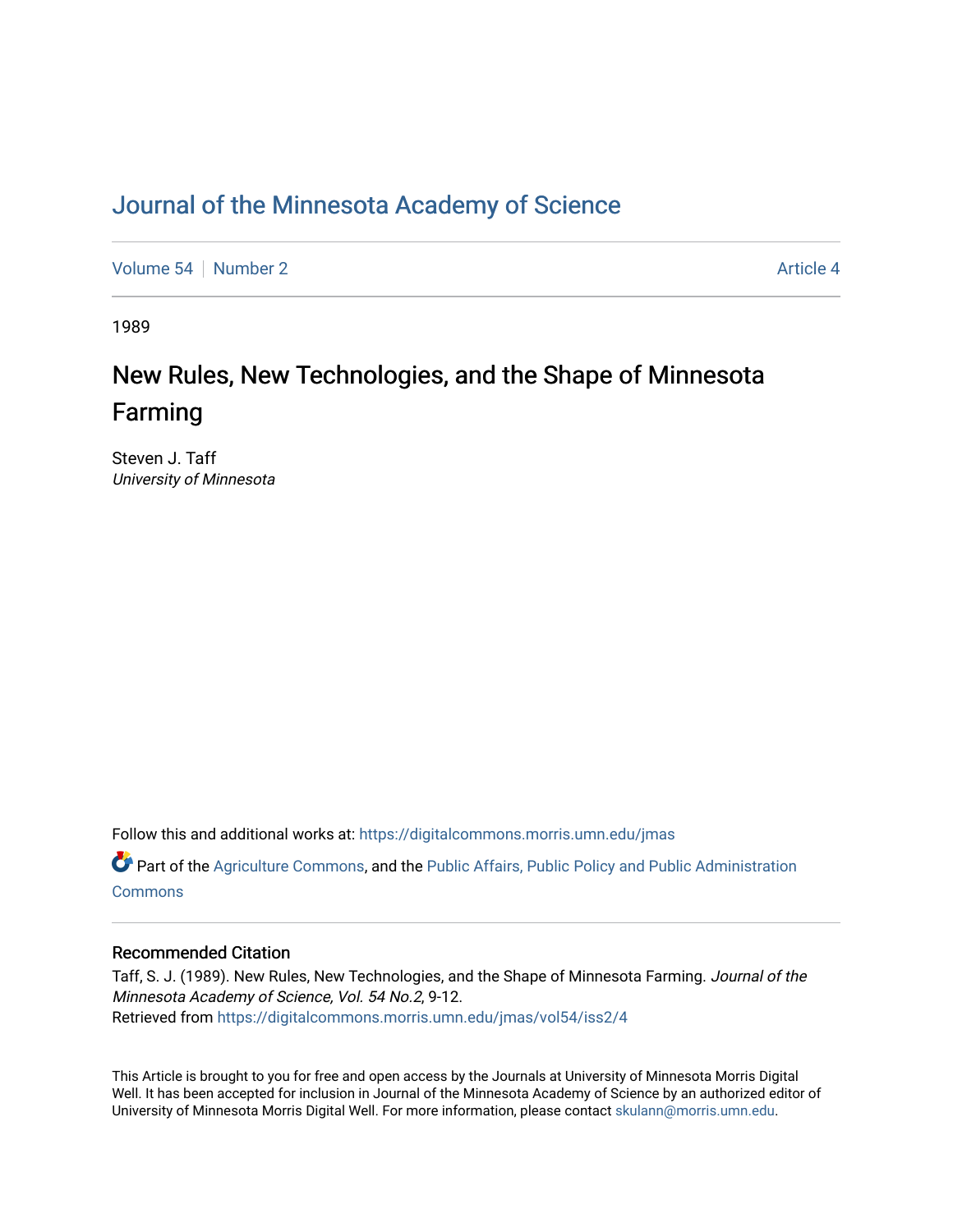- 6. U.S.D.A. , Outlook for U.S. Agricultural Exports, December 1987.
- 7. European Community Proposal to GATI Negotiating Committee on Agriculture, October 6, 1987.
- 8. FAPRI "Options for the 1985 Farm Bill," p. 23.
- 9. Capital Press, Salem, Oregon, April 8, 1983.
- 10. Wisconsin State Farmer, AgriData News Setvice, May 13, 1988.
- 11. "Churches Joint Action Strategy on Production and Trade," National Council of Churches in Christ, January, 1988.
- 12. Toronto Globe and Mail; September 2, 1987.

# **New Rules, New Technologies, and the Shape of Minnesota Farming**

STEVEN J. TAFF

The future development of Minnesota agriculture will be strongly influenced by new technologies and government policies that will alter prices for farm inputs and outputs. While some farm operations will fail under most expected price regimes, a loss of farmers will probably not have a significant impact on overall farm production. However, the new technologies and government policies could shift Minnesota farming into either a more intensive (less land, higher yield) or more extensive (more land, lower yield) mode of operation. A shift either way will have important implications for Minnesotans. Ownership and residence patterns, ground water quality, habitat and soil conservation effons, and the overall character of the landscape all will be affected differently.

If policy makers could anticipate the directions of these shifts, the state might be able to plan for the new environment or at least buffer the inevitable disruptions. But analysts have not proven very good at predicting, both because of uncertainty as to which trends are relevant and because of unforseen events that move the trends away from historic patterns. Consequently, policy makers need to design farm programs that are individually limited in scope and as a group are flexible and responsive to changing economic conditions.

#### **Context**

#### The Farm Problem and Farming in Minnesota

There is little agreement about the diagnosis of America's farm problem, let alone the prescription. Some argue that farming is too big-business oriented; that it uses too many chemicals; that small farmers are left in the lurch; that too few people control too much land. Looking at the same world, others see a production system saddled with innumerable government regulations, unfair competition from other countries, and excessive environmental protection constraints.

**Since 1950, Minnesota has "lost" some 88,000 farmers, while over the same period, total cropland has hardly budged from the 22 million acre level.** 

Most agree that there has been too much production and too little farm income. The recent consensus seems to be that Americans have overinvested in agriculture, at least for now, and that there must be a reduction in resources devoted to production in order to gain a proper balance between production and income. When economists say "too many resources," however, most people hear instead "too many farmers. " Thus farm exit (farmers selling out) becomes for some a prescription for efficiency and for others an indicator of agriculture's malaise.

In fact, the "farm problem" is not chronic overproduction; rather, it is the chronic mismatch of the resources devoted to

Steven **J.** Taff *is an extension economist with the Department of Agricultural and Applied Economics at the University of Minnesota. In addition to his Ph.D. in agricultural economics, Taff holds an M.S. in urban and regional planning At Minnesota, he specializes in the economics of agricultural and natural resource policies, with particular attention to the economic and environmental effects of land retirement programs and water quality protection efforts.*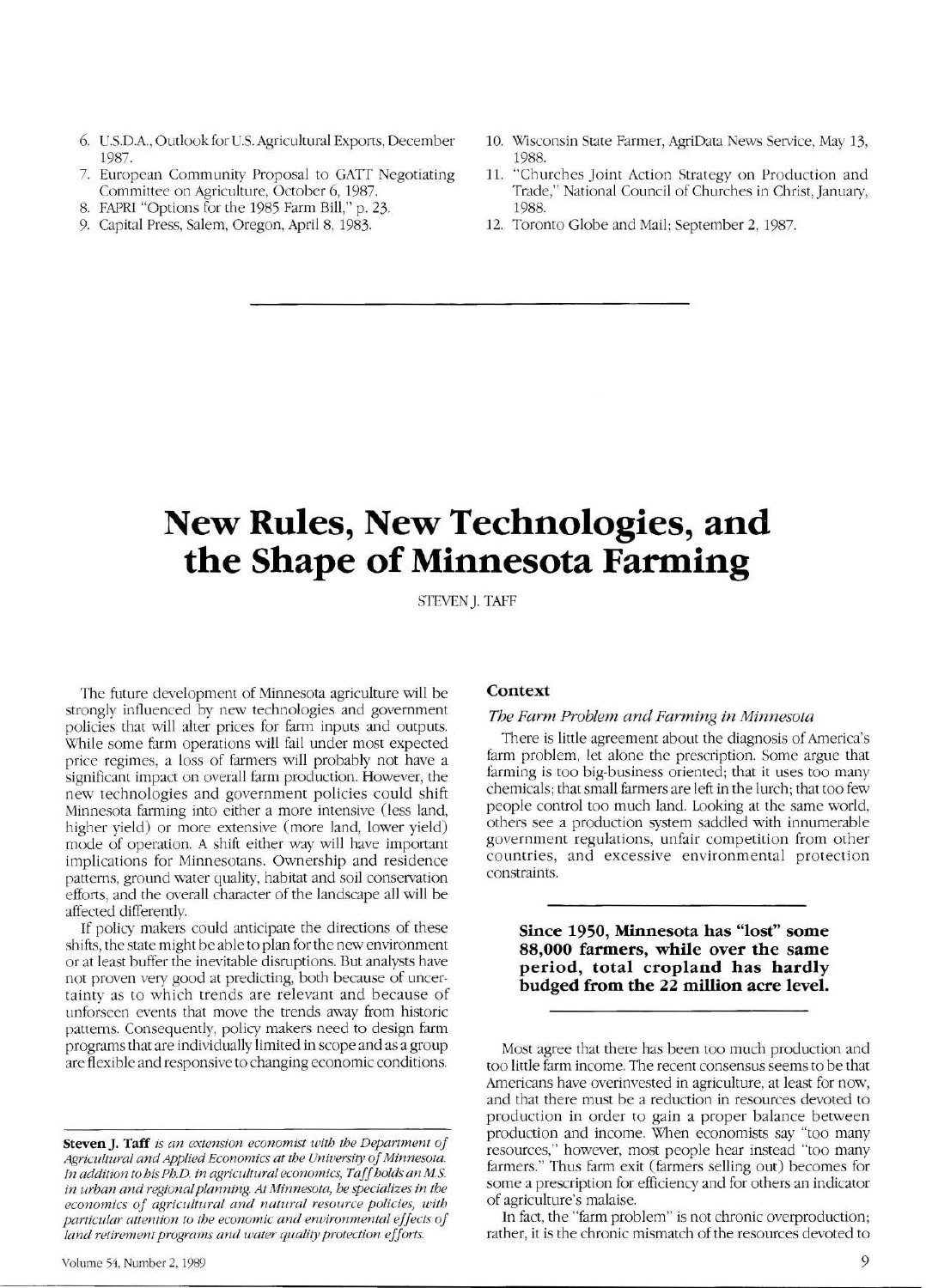production and the demand for agricultural products. Surfeits and deficits cycle with annoying regularity. When demand outpaces supply (as it did most recently in the 1970s), prices rise, stimulating an influx of capital into the sector as well as an expansion of the land base prepared for planting. Usually, the sector overshoots the mark and ends up in surplus. The resulting lower prices lead to calls for government subsidies and surplus reduction incentives. Prices rise as a result, and investment is stimulated once again.

Farming as an industry is relatively insignificant in both its demographic and economic impacts, but it controls the use of a major portion of the landscape. The majority of people who live in rural Minnesota are not farmers, and farmers themselves are increasingly less reliant upon farm receipts for their livelihood. Many farm families report more than half their income comes from off-farm sources. While farm products account for less than 5 percent of the state's economy, farmers are the principal decision makers on over half of Minnesota's land: some 22 million acres are cultivated each year by 80-90,000 farmers.

But production levels (measured in acres or output volume) and farm numbers are only loosely tied. Since 1950, Minnesota has "lost" some 88,000 farmers, while over the same period, total cropland has hardly budged from the 22 million acre level (Figure 1). The distribution of farm size has changed. However, there have been relative increases in the proportion of operations classified as either very large and very small, while the proportion of medium-sized furms has declined. This trend, particularly the observed increase in average commercial farm size, has been used to support claims of the imminent demise of the family farm. It is unclear, however, whether size increases result from an economic incentive to expand farm unit size, or whether increasing average size is simply a statistical artifact of a divergence in the independent trends of total cropland and number of farms.

Farm size measured in acres doesn't provide a very clear picture of the economic activity generated by different types



Figure 1: Minnesota farm numbers and cropland acreage: 1950-1985.

Source: Farm Real Estate: Historical Series Data, 1950-1985. USDA/ERS Statistical Bulletin 738, December 1985.

> Census of Agriculture. U.S. Bureau of the Census. Various dates.

of farms. A turkey operation, for example, may be small in acres, but it generates a great deal of income. At the other extreme some livestock operations are large in geographic extent, but their per-acre value added is usually quite low. The other commonly employed measure of farm size is sales of farm products; farms that sell more are "larger." This measure has the drawback that it is not invariant with time, since it depends upon growing conditions, management decisions, price fluctuations, and inflation.

Whichever indicator is used, the distribution of farms sizes is still heavily skewed toward the lower end: most Minnesota farms are still small, even though most farm output comes from a relatively few larger farms.

#### *Governing the Farm and Farming the Government*

Contrary to the resource allocation argument advanced above, American farm policy has traditionally (albeit implicitly at times) defined the farm problem simply as one of recurring low farm prices that force family farmers off their land. The simple causality is reflected in the traditional solution: raise prices.

The approach has been two-fold. First, by restricting the number of acres planted, the government has tried to use scarcity to drive market prices higher. (In Minnesota, such price support programs operate in the major grain crops. The dairy price support program relies upon the government boosting demand as a buyer of last resort.) In years when consumer demand is high, price support programs are not used, because the non-intervention price is thought sufficiently high. The costs of price support programs are borne by consumers, not by taxpayers.

The second way the United States has tried to boost farm prices is to subsidize the difference between the market price and some agreed-upon higher "fair" price. In current parlance, the higher price is called the target price, and the difference between it and the market price is called the deficiency payment: the higher the market price; the lower the deficiency payment. The costs of deficiency payment programs are paid by taxpayers, not by consumers.

Left to themselves, price enhancement schemes encourage higher production than would prevail if prices were at their "natural" levels. More resources (fertilizer, tractor time, management) are invested in crop production, so perplanted-acre yields are higher, and more land is cultivated. Farmers also have the incentive to concentrate their resources on a relative handful of subsidized crops, regardless of underlying commercial demand. If unchecked, output expansion would add downward pressure on prices, defeating the purpose of the subsidies.

So, in return for government subsidies, American farmers are usually required to set aside (to idle) a portion of their established production capacity. (There are other ways to control production, such as quotas, but the only politically palatable supply management weapon in the American policy arsenal has been land idling.) Set-asides have two purposes, not unrelated. First, they reduce potential government outlays, because commodity subsidies are paid on actual production, which is now diminished by the required idling. Second, set-asides reduce the amount of production of the crop in question, which· serves to push prices upward and to further reduce the government's outlays. Combined, the government subsidies and set-aside programs ideally result in price movements (and hence farm income) being buffered on the low side.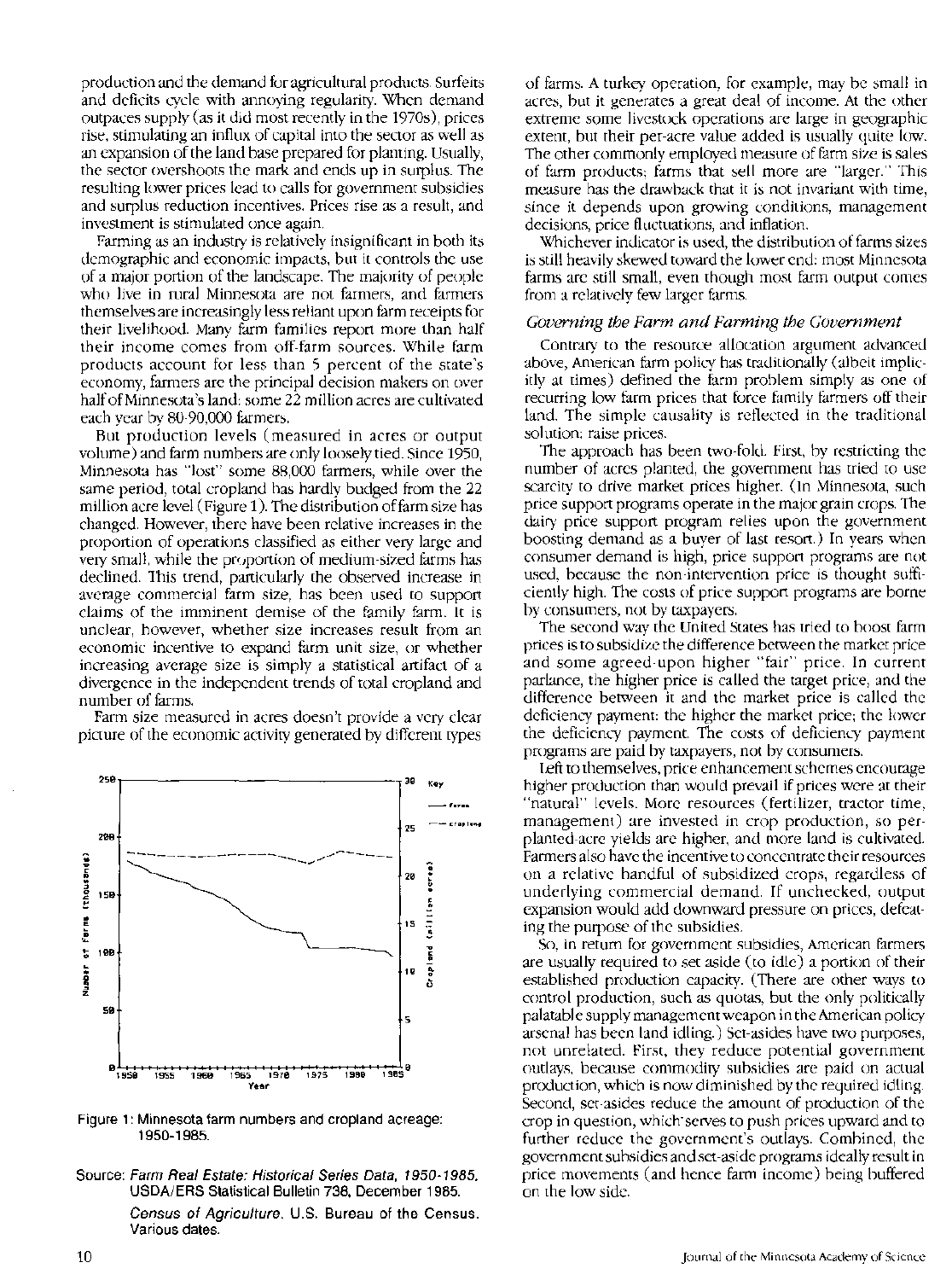# **Changes**

## *Technology*

Stories of high-yield wheat, pigs as big as elephants, and super milk cows have led some observers to predict significant shifts in the way our food production system works. Will such shifts work their way through to farm structure?

Yield enhancing technologies are hardly new to American agriculture. Since 1950, worldwide farm productivity has increased an average of 2.4 percent per year. Some of these gains can be attributed to increased use of machinery and agricultural chemicals, and some are due to new crop varieties that more efficiently process input into final product.

One might hope, then, that the past record of farm structure changes might be able to help us anticipate the results of promised upcoming technological revolutions. Unfortunately, this isn't the case. Potential yields will certainly increase, so the amount of land necessary to meet a particular level of demand could decrease. But this link is by no means certain; technology adoption is far less inevitable than it used to be. And farm production levels and farm population levels are largely unrelated, as we saw above. So even the direction of the impacts is uncertain, let alone their magnitude. The farm population will probably continue to decline, in part because of better off-farm employment opportunities, but it won't drop as much as it might in the absence of government farm subsidies. Farm size shifts will depend upon which drops faster, planted acreage or farm numbers.

A second type of agricultural technology being developed will reduce environmental damages. Tillage practices that minimize soil erosion and pesticides that don't leach into groundwater systems are two examples. This type of technological change will have little effect upon farm structure if the present regulatory environment remains unchanged. Farmers don't pay for pollution damage now, so they have no incentive to adopt pollution reducing technology unless it also costs less or enhances yields. If rules are changed, however, then environment-enhancing technologies will clearly become cost reducing.

## *Policy*

Technology rarely evolves alone; it is usually accompanied by changes in the institutional environment. Two major institutional shifts might affect the way Minnesota farmers make crop allocation and land tenure decisions. First, it seems inevitable that farmers will lose some or all of their current right to pollute. Second, it seems possible that federal farm subsidy programs will increasingly be tied to the farm unit and not to specific commodity crops.

Farmers currently select crop and production techniques on the basis of input costs (for machinery, labor, cost of capital, chemicals, seeds) and output prices (for crops and livestock). Any costs imposed on society by the farming operation are not factored into the farmer's economic calculus. In particular, off-site damages caused by soil erosion or chemical contamination of groundwater are not charged back to the farmer.

If the rules were changed so that farmers became liable for some of the public damages, then any associated clean-up or avoidance costs would be added to the costs of the input or production technique that causes the damage. The anticipated tightening of environmental regulations, such as pesticide bans to reduce groundwater pollution, will provide incentives for farmers to shift away from pollution-causing crops and practices. These shifts will have no direct effect on

farm structure if all farmers have equal access to the new technologies and if all farms are equally subject to costincreasing regulations. If, on the other hand, only some farms (big farms or livestock farms or hilly farms) are subject to the imposition of new costs or can afford the new technologies, then the structural (and geographic) effects could be significant. For example, recent policies restricting farming practices on highly erodible land inevitably reduce the potential profits of those who happen to own the targeted land. Farmers in hilly regions are placed at a competitive disadvantage to those in flatter regions.

A second anticipated institutional change is the reduction of the present reliance upon commodity specific farm programs. The scheme currently travels under the rubric "decoupling," as in the decoupling of farm support programs from production decisions. The rationale for such proposals is that farmers should be allowed to plant whatever they want, with the decision based strictly upon market prices. When demand is high for soybeans, farmers could plant more soybeans; if the market says it wants amaranth, somebody could plant amaranth. Market prices would determine not only what is planted but also how much is planted; the government would be out of the picture as far as crop selection goes. To protect current farmers who might not survive such a policy shift, the government would make cash payments unrelated to production.

Decoupling is the centerpiece of the U.S. proposal at the ongoing International General Agreement on Tariffs and Trade (GATT) negotiations. It will also be a prominent feature of the upcoming debate over renewal of U.S. farm subsidy legislation. Its passage, at least in its "purest" forms, is by no means certain.

### **Prospects**

Over the next decade, Minnesota farmers will be increasingly exposed to yield enhancing technological innovations, strict environmental controls, and commodity prices unbuoyed by government subsidies. This could lead to lower prices, lower land requirements, and higher production costs. Those farmers whose operations cannot thrive in the new setting will fail unless protected in some way by government action. What might be the implications of this "downsizing" of Minnesota agriculture?

One possible outcome is a more intensive farming system, consisting of those farms that can achieve sufficient efficiencies in production on a smaller land base, using high-yield technologies. The remaining "farmers" would be supported by government income transfers or by off-farm employment. Average farm size would decrease, since farm numbers would remain unchanged, but nearly all production would be attributed to a relatively few large farmers.

But there is another possibility. If, as some economists argue, land values reflect most of the gains from investment in agriculture, then land values might absorb most of the recent financial losses as well, and drop faster than other input prices. If land prices fall far enough, then at some point a dollar spent on more land will return more profit than a dollar spent on more chemicals (or machines or labor). Coupled with this is the probability that stricter environmental controls will raise the effective cost of many current tillage and chemical practices. Yield enhancing technologies might not be that good a buy. All this could lead to relatively less reliance upon chemicals (in the short run) and on machines (in the longer run). To meet production needs, we would see